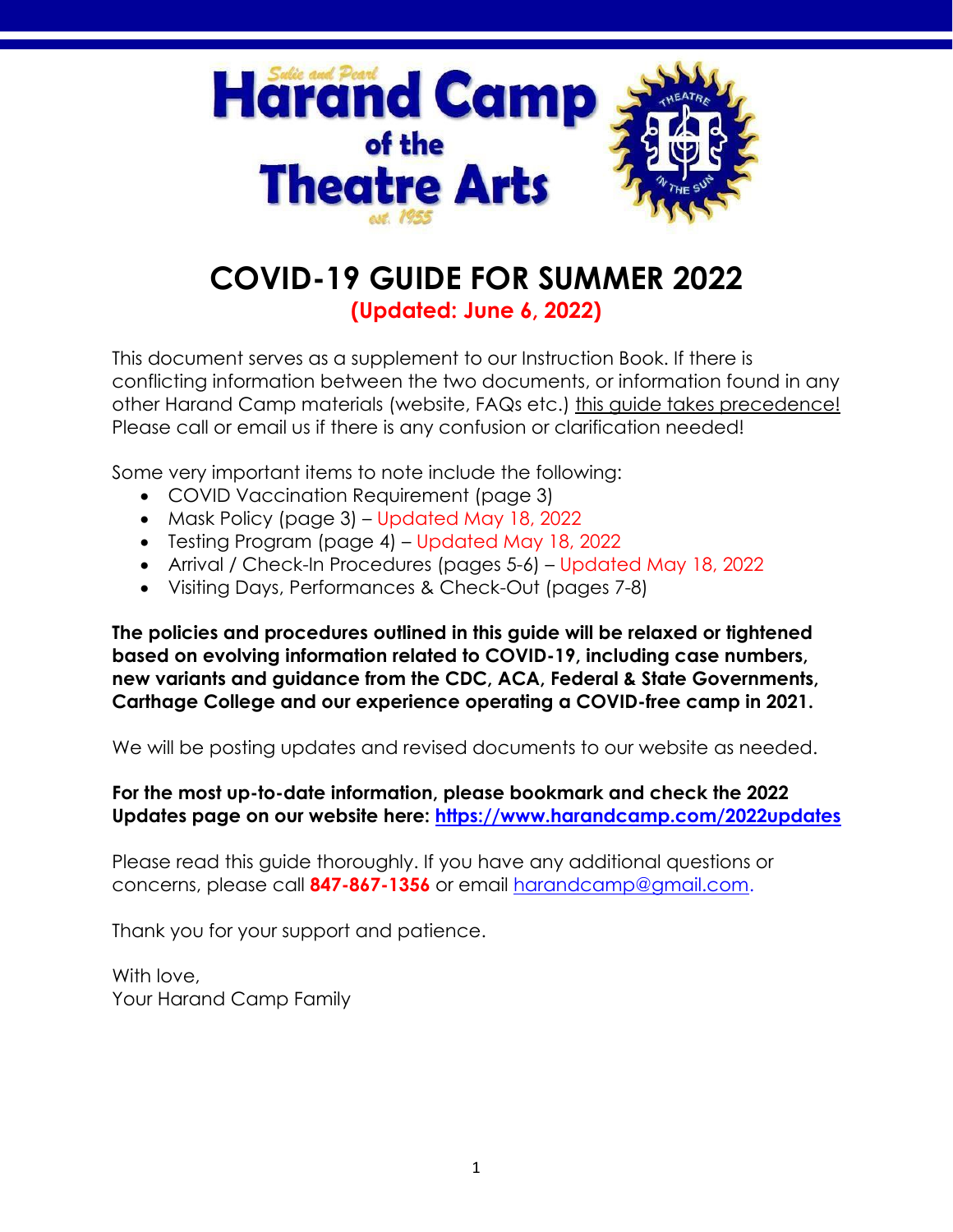# **TABLE OF CONTENTS**

| 3<br>Note About Staff and Counselors3      |  |
|--------------------------------------------|--|
| COVID VACCINATION REQUIREMENT              |  |
|                                            |  |
|                                            |  |
| Pre-Arrival Behavior & Symptom Screening 4 |  |
|                                            |  |
| ARRIVING AT CAMP / CHECK-IN PROCEDURES 5-6 |  |
|                                            |  |
|                                            |  |
|                                            |  |
| VISITING DAYS, PERFORMANCES & CHECK-OUT7-8 |  |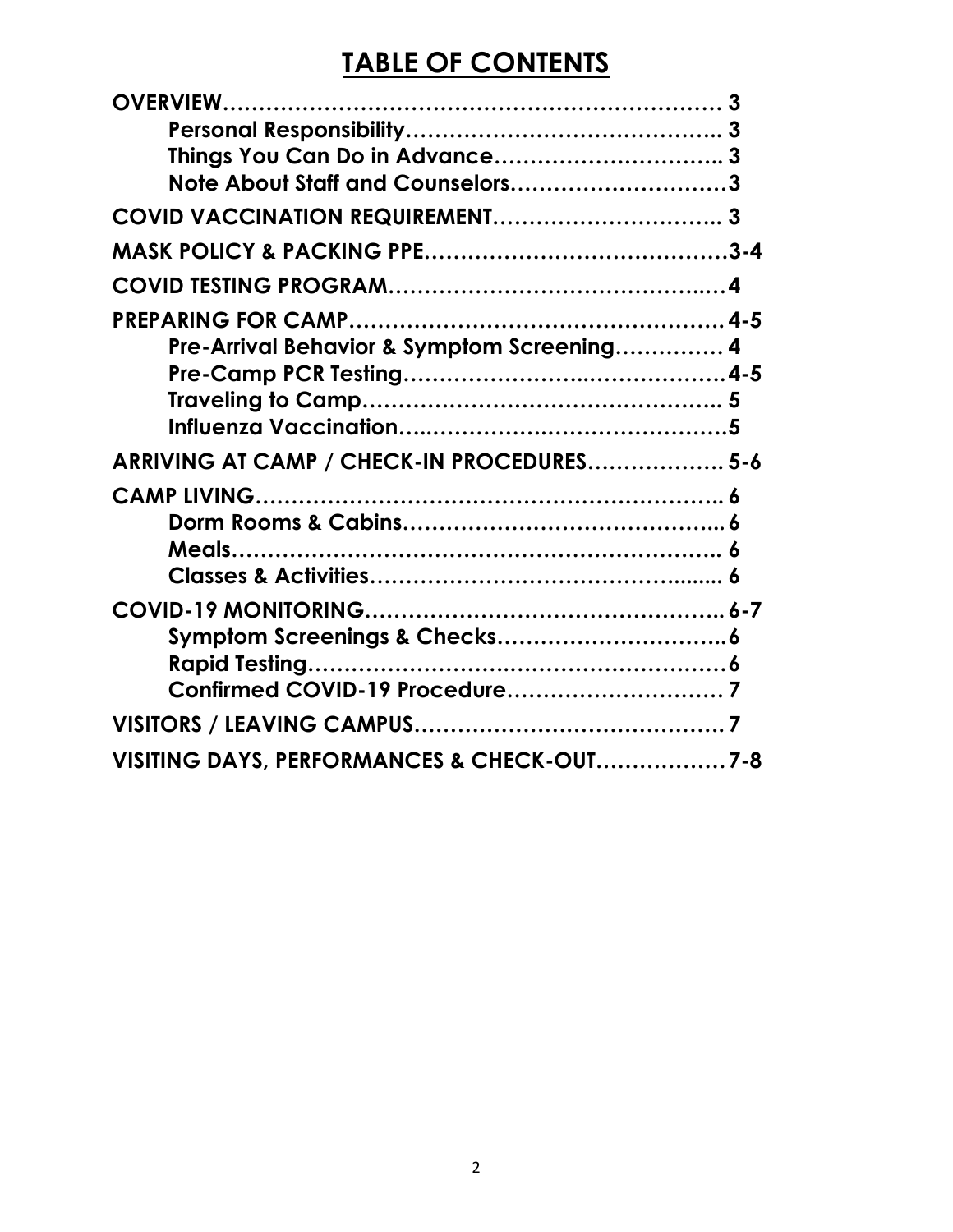## **OVERVIEW & PERSONAL RESPONSIBILITY**

Being part of the Harand Camp Family, living under the ideals of "No Man is an Island," means that each of us must take extraordinary steps to protect (and defend) each other. While we are putting safety protocols in place, we ask that ALL Campers and Staff also take responsibility for their own health to keep the entire community safe and prevent the spread of COVID-19.

Maintain a positive attitude and be supportive of others. Remember, all of us have our personal experiences with COVID-19 and different risk factors. Please be sensitive to the experiences, feelings, and privacy of others! Be compassionate.

Also, as the pandemic is constantly evolving, we ask for your flexibility and cooperation regarding changes to our rules and policies. We will be closely monitoring case numbers and new variants leading up to and during camp.

## **THINGS YOU CAN DO IN ADVANCE:**

- Begin self-monitoring for symptoms one week before Camp starts
- Take precautionary measures before camp especially if you will be traveling
- Get a PCR Test within 3 days of arrival (results must be shown at check-in)
- Get the flu vaccine if you have not yet
- Get the COVID vaccine and boosters as they become available
- Follow check-in procedures and be on time!
- Read this guide thoroughly and ask questions if you need clarification

#### **NOTE ABOUT CAMP STAFF & COUNSELORS**

Our entire Staff will be fully vaccinated and boosted against COVID-19 and will take a Rapid Test when they arrive for training. All counselors will also undergo additional training to ensure the safety of our community. At the beginning of each session, Staff & Counselors will hold Cabin meetings to review procedures and demonstrate behaviors everyone should follow. Help your Camper prepare by going thru this guide with them!

## **COVID VACCINATION REQUIREMENT**

To keep our community safe, Harand Camp is requiring ALL campers and staff to be fully vaccinated against COVID-19 - including all available boosters. Campers must be fully vaccinated to attend Harand Camp in 2022, ensuring they have completed their vaccine regimen at least two weeks prior to their arrival on campus (June 19 or July 11). Proof of vaccination is required and a copy of the Camper's vaccination card should be included with your health forms and also brought to check-in.

Unvaccinated campers may apply for a medical or religious exemption with proper documentation and a letter from your medical provider or religious/spiritual leader. These will be reviewed on a case-by-case basis and should be submitted asap to [harandcamp@gmail.com.](mailto:harandcamp@gmail.com) If you have already enrolled for 2022 and do not wish to have your camper vaccinated or apply for an exemption, we will refund your payments.

## **MASK POLICY AND PACKING PPE (UPDATED MAY 18, 2022)**

#### **This policy is subject to change based on case numbers and official recommendations.**

We are instituting a "mask optional" environment for a majority of the 2022 Season. However, masks will be required indoors for the first 3-4 days of each session when interacting outside your cabin cohort. This will allow us time to identify any breakthrough cases before they can spread widely throughout camp. Masks will also be required for all at Check-In/Out, on Visiting Days (when indoors), for audiences at all end-of-session performances, and for off-campus trips (which will be limited to lower-risk activities).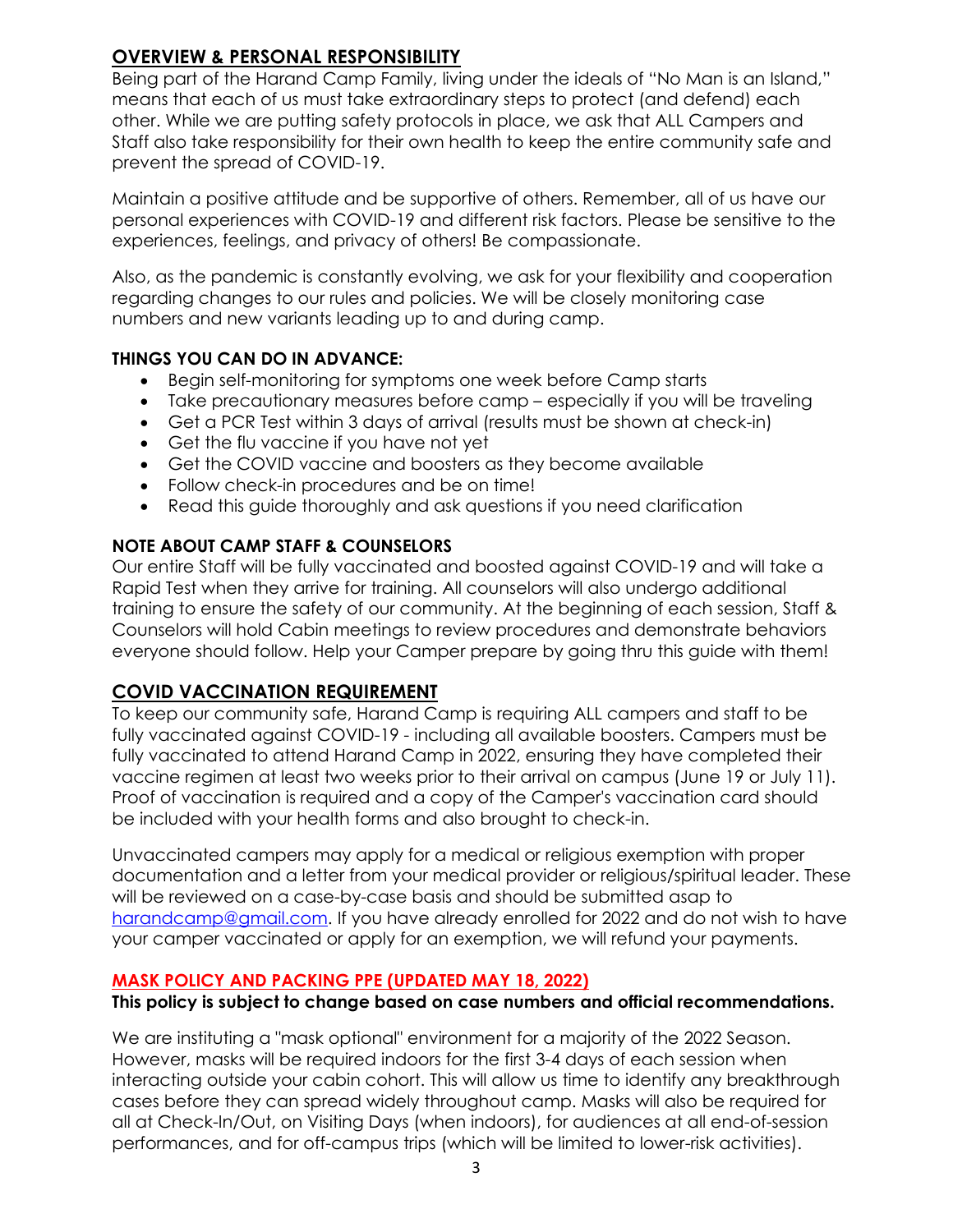Haranders may choose to wear a mask even when it is not required. Under no circumstance should anyone pressure another Harander to remove their mask. Everyone has their own experiences with COVID, their own comfort levels, risks and concerns.

## **We are asking Families to pack the following:**

- 1 Box of Disposable Face Masks (50 count per 3-week session)
- OPTIONAL: 6-8 Fabric Face Masks (Machine washable! No vents or valves!)
- OPTIONAL: KN95 or N95 Face Masks (these offer the best protection)
- OPTIONAL: Small container or hand sanitizer for personal use

## **COVID TESTING PROGRAM (UPDATED MAY 18, 2022)**

We will again have a testing program for Summer 2022 as follows:

- PCR Test within 72 hours of arrival (regardless of vaccination status)
- On-site Arrival Screening using Rapid Antigen Tests on Day 1 (at check-in)
- Camp-wide Surveillance Testing using Rapid Antigen Tests at various points throughout each camp session, including Day 4 and dates during Weeks 2 and 3
- Diagnostic Testing using Rapid Antigen Tests in response to potential cases (demonstrated symptoms) and exposure (camp-wide if needed)
- Additional Staff Testing as needed

The CDC has provided Harand Camp with a large number of FREE Rapid Antigen Tests this year, so there should not be an additional fee for our camp families. If we run out and need to purchase more we will contact you regarding any additional fees.

## **PREPARING FOR CAMP**

Your behavior before camp – including testing and self-screening – is the best tool in preventing a COVID outbreak. We want everyone to arrive at camp healthy!

## **Pre-Arrival Behavior & Symptom Screening**

We ask that all Campers be extra vigilant with their health & safety in the week leading up to their arrival at camp. All of us are expected to take extra preventative measures, including extra precautions when traveling.

Starting one week (7 days) before Camp, we ask all Families to screen for any symptoms of COVID-19 including: Cough, Shortness of Breath or Difficulty Breathing, Fever, Chills, Repeated Shaking with Chills, Runny Nose or New Sinus Congestion, Muscle or Body Aches, Headache, Sore Throat, Fatigue, New Loss of Taste or Smell, Nausea or Vomiting, Diarrhea or other New GI Symptoms.

We are not requiring you to submit daily health surveys this year, but please use your best judgement, notify us of anything of concern, and get your camper tested if symptoms arise! IMPORTANT: Please do not bring a child to camp with any symptoms until they have been cleared with a PCR Test or by your medical provider!

## **Pre-Camp PCR Testing**

All Campers must be tested for COVID-19 before arrival to Camp. Proof of a negative PCR Test – ideally taken within 24-48 hours of the first day of the session but no greater than 3 days - must be shown at check-in. **Please bring a hardcopy of the test results to give to our Staff at check-in!** Families are responsible for securing their own PCR Testing.

If test results are positive, please notify us immediately to discuss your options. Your Camper will be required to stay home until they receive a negative test or have clearance from your health provider. We will work with you to adjust your arrival or move your Camper into the next session or following Harand Camp season. As always, health information will be kept strictly confidential!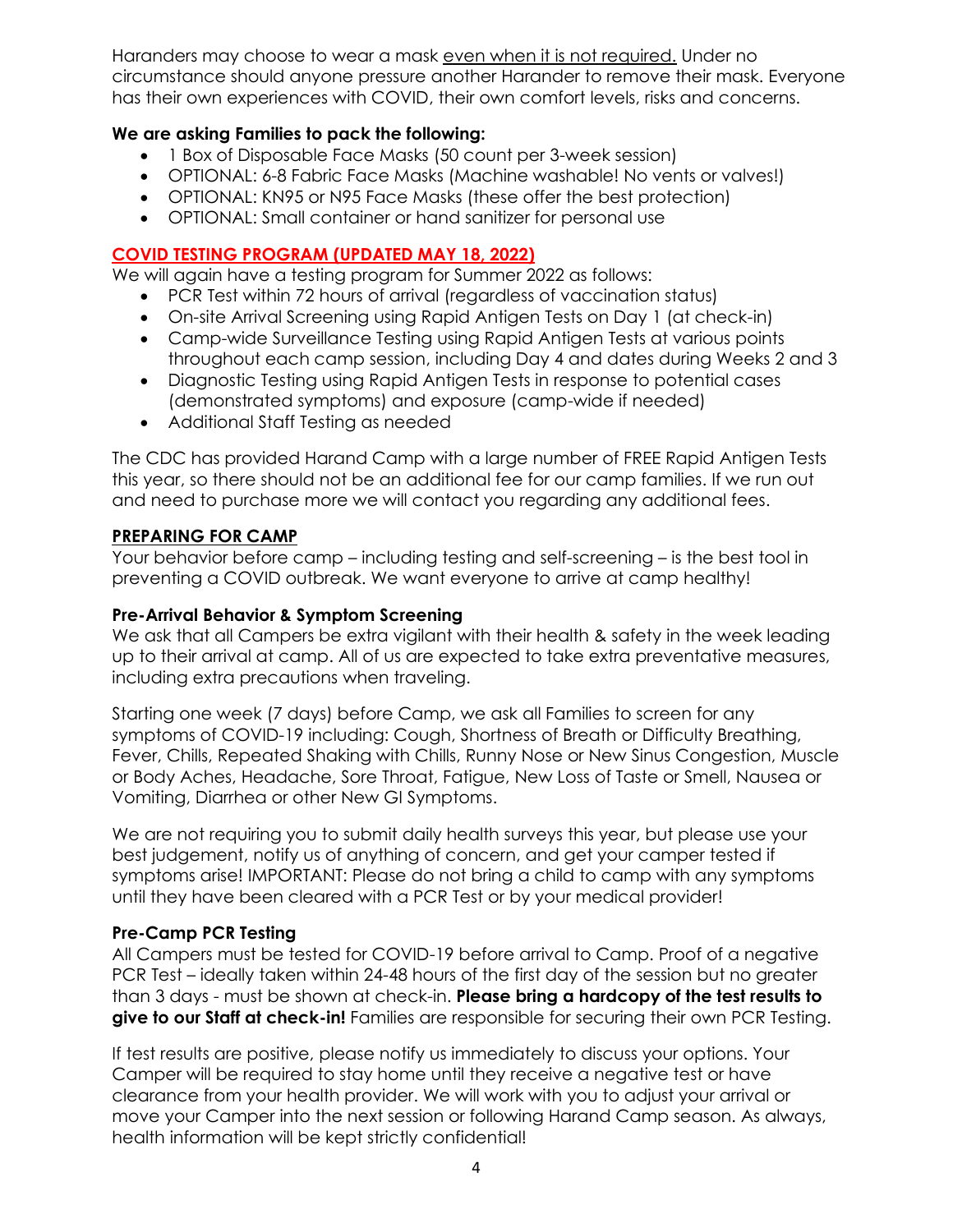## **IMPORTANT: If your Camper has already had COVID-19, they must still be tested before**

**Camp!** Follow the recommendations of your doctor for testing timing. We know a falsepositive result can sometimes occur after recovery. Please consult with your doctor and get a note explaining the result. Also include the date of your positive diagnosis & date of last symptoms. Bring a copy of the note, along with your test results, to check-in.

## **IMPORTANT!**

**Do not send a COVID-positive or otherwise sick child to Camp or bring them to check-in! If your child has recently been exposed to COVID-19, or other illnesses, do not bring them to check-in until they have been cleared. Notify us immediately and follow the recommendations of your doctor for isolation and PCR testing.**

## **Traveling to (or before) Camp**

If you are traveling to Harand Camp from outside of the Midwest (or traveling in the week prior) please be prepared to take extra precautionary measures. These Campers may also be asked to take an additional Rapid Test during the first week.

## **Influenza Vaccination**

All Campers are urged to get the influenza vaccination to help reduce the risk of the flu and keep COVID-19 symptoms more recognizable. Medical or religious exemptions must be sent to us in writing from a healthcare professional.

## **ARRIVING AT CAMP / CHECK-IN PROCEDURES**

We will not be hosting a bus to Camp this year. Instead, all Families will be given a specific arrival time and location at Carthage College. Please stay tuned for additional details, instructions, and your age group's time slot.

**CHECK-IN:** Sunday, June 19(1st Session & One Week) & Monday, July 11 (2nd Session) **LOCATION:** Carthage College (Straz Center/Theater), 2001 Alford Park Dr., Kenosha, WI **TIME:** 2:00 p.m. to 5:00 p.m. (by age group) Details will be sent before camp!

**Masks will be required for ALL during Check-In** (when indoors). If you are not willing or are unable to wear a mask, please arrange for someone else to drop off your Camper in your place. Harand must be notified of this in advance and a letter must be provided stating the other person has permission to check-in your Camper. Families will not be allowed into the dorm during check-in.

A member of our Staff will do a symptom check and verify your Camper's negative PCR test results. We will also be conducting Rapid Antigen Tests on-site upon arrival at check-in. All Campers must be free of all COVID-19 symptoms (or cleared by your doctor) before being allowed to check-in on campus.

If a Camper cannot produce a negative PCR and Rapid Test result, refuses to take a test, has a 100°F plus fever, or is exhibiting other symptoms upon arrival, they will not be allowed to check-in. We will connect you with a Senior Harand Camp Staff member to discuss your options and arrange for testing or reschedule arrival at a later date or time.

Once the Camper's test & symptom-free status has been confirmed, you may proceed to check-in where you will meet with a member of our Senior Staff. After check-in is complete, please say your goodbyes.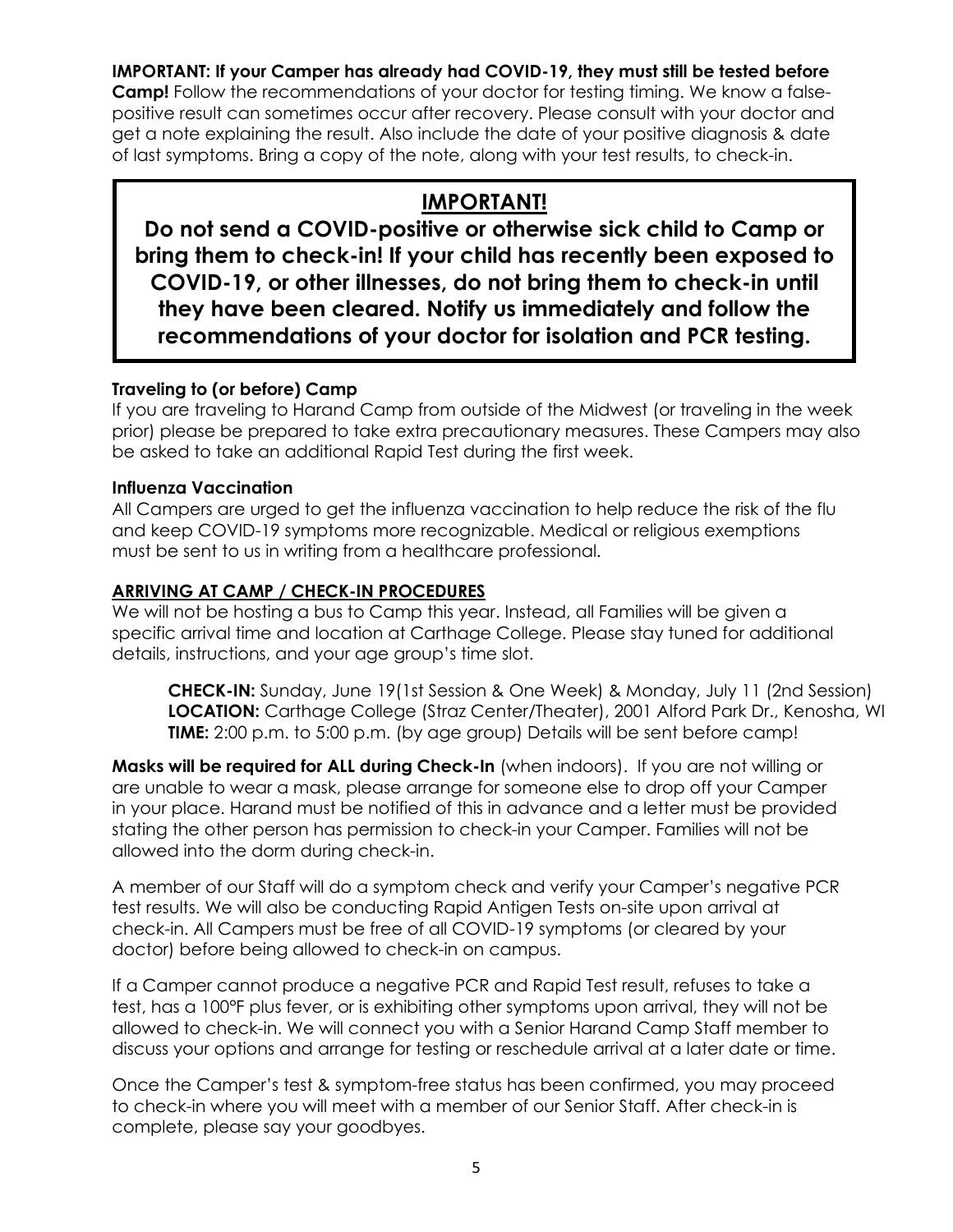Check-in details, procedures and timeslots will be distributed at least two weeks prior to the start of each session. Please abide by the schedule by dropping off your Camper during their assigned timeframe. If a scheduling conflict makes this difficult, please reach out to find a more convenient time.

Families should still send luggage in advance thru NSM Camp Luggage Services, or UPS/FedEx (for those outside Chicagoland). Smaller items (such as backpacks, bedding, medications & instruments) may be brought to Check-In. NSM will contact Chicagoland families closer to camp to arrange for pick-up.

If you have questions, please contact **847-867-1356** or [harandcamp@gmail.com.](mailto:harandcamp@gmail.com)

## **CAMP LIVING**

## **Dorm Rooms & "Cabins"**

Campers will be divided into "Cabins" (cohorts) by age group & reside together in the same hallway in Denhart Hall. Counselors assigned to the group will live on the same hallway (in rooms separate from the Campers). Harand Camp will have exclusive access to Denhart Hall this summer.

Please note that single rooms are not available this year except in special circumstances. Campers will live 2-3 per room (except in the extra-large rooms located on the lower level of Denhart Hall, which may have more occupants). Roommate requests must be mutual and noted on the Camper Information Form or sent to [harandcamp@gmail.com.](mailto:harandcamp@gmail.com)

#### **Meals**

Meal procedures are still in development with Carthage College. We will be separate from other groups as much as possible and may even be eating in a separate location. Mask rules for meals will be based on the final plan from Carthage College. Currently they will be "mask optional."

#### **Classes & Activities**

We are looking to return to a more normal class and activity program this year, including limited off-campus trips. We will be monitoring the case numbers in the local area, and currently, masks will be required when venturing off-campus.

## **COVID-19 MONITORING & CONFIRMED COVID**

#### **Symptom Screenings**

Counselors will conduct symptom checks, and campers are also expected to selfmonitor and report their own symptoms. Any potential concerns will be referred to the Camp Nurse for further screening and Rapid Testing. Anyone exhibiting symptoms will be removed from classes & activities until we can determine how best to proceed.

## **Rapid Testing**

As noted, we will be implementing a Testing program, including PCR Testing before camp, Rapid Testing upon arrival, and at various points throughout each session. If your Camper is exhibiting symptoms, we will administer a Rapid Test to immediately determine if they have COVID and should be isolated. Our Camp Nurse will use her discretion and notify you immediately.

#### **Confirmed COVID-19 Procedure**

If a Camper is confirmed to have COVID-19 via a Rapid Test we will notify the Family immediately and determine how best to tell the Camper. The Camper will then be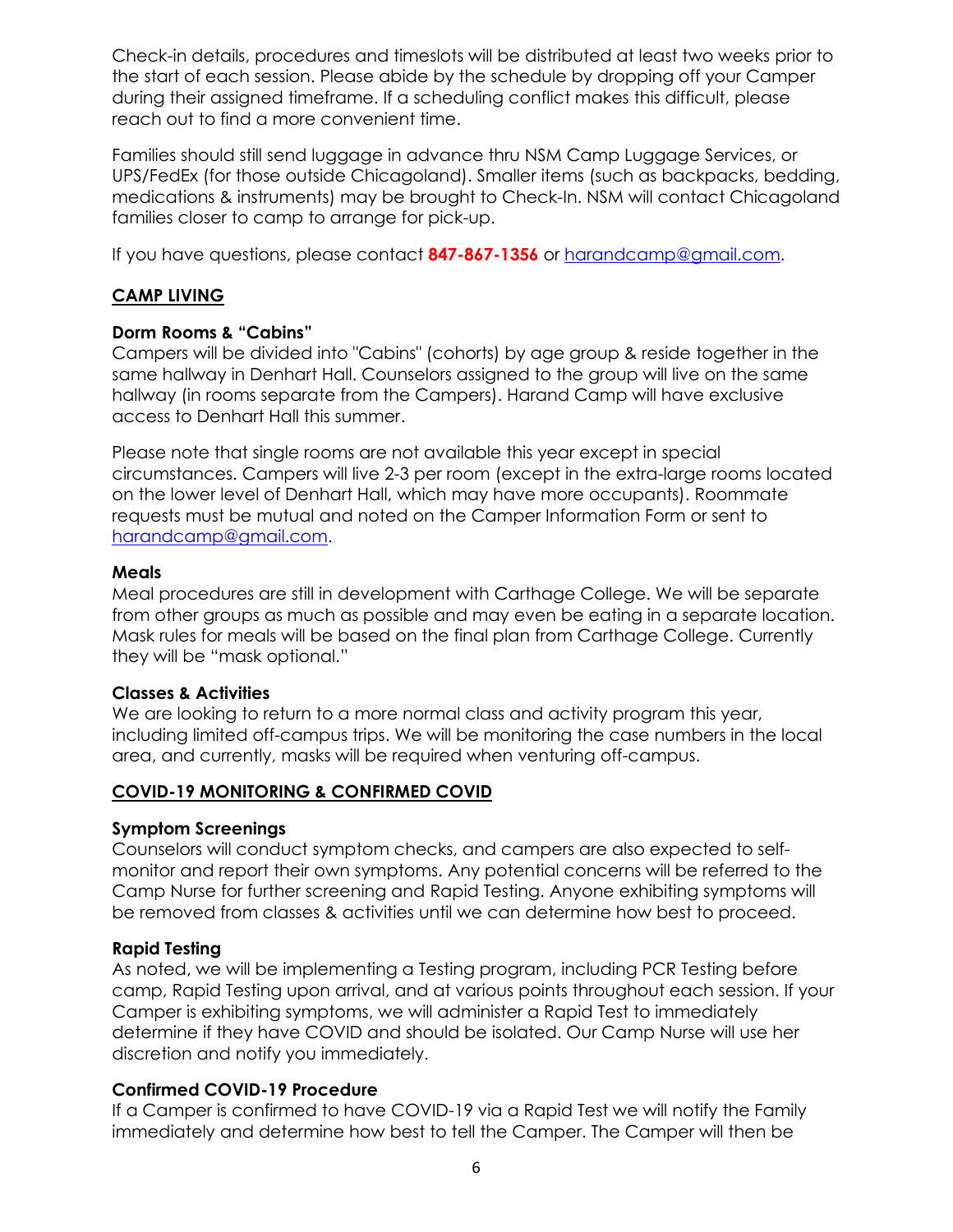isolated and monitored by the Camp Nurse. The Family will make immediate arrangements to pick up their Camper to get PCR Testing and isolate at home. The Camper may return once cleared by their doctor. Depending on the date, return to Harand may be allowed during the current or next session.

All those exposed to the positive case (within 6 feet for at least 15 minutes) will be monitored for symptoms and may be administered a Rapid Test.

After those Families and Campers are notified, we will send an email to ALL Families that there was positive COVID diagnosis at Camp (while keeping the Camper's identity confidential) and begin testing and contact tracing. We we will first test those in closest proximity to the positive case (beginning with the Camper's roommate and Cabin group) and then determine if we need to test the entire camp.

Individuals who have tested positive or isolated due to COVID-19 exposure, can return to Camp or activities once cleared by their health provider (as noted above).

#### **VISITORS & LEAVING CAMPUS**

**Campers** will only be allowed to leave campus for medical appointments approved by our Staff, and off-campus trips arranged by Harand Camp. Exceptions may be made on Visiting Days, but we expect families to exercise caution, mask indoors, and eat outdoors.

**Parents/Guardians** will only be allowed on campus during designated check-in & check-out times and Visiting Days. Masks will be required indoors, including the theater and dorms. Parents will be allowed in the dorms during Visiting Days and Check-Out, but please limit the amount of time spent in the dorm.

**Staff** will be expected to take extra precautionary measures during their time off (limiting outside contacts, remaining masked, etc.). They will not be allowed to have guests visit from outside the Camp community.

Additional Testing of Staff and Others may be conducted as needed.

## **VISITING DAYS, PERFORMANCES AND CHECK-OUT**

All Visiting Days and Performances will be in-person, however, visitors, campers and staff must wear a mask at all times when indoors interacting with those outside the established camp bubble. Parents will be allowed in the dorms during Visiting Days and Check-Out, but please limit the time spent in the dorm. Masks will be required for audiences during shows, but optional for performers.

Important dates are as follows:

#### **ONE-WEEK (WORKSHOP)**

It is strongly advised that if your 1-week camper has elected to stay for the full 3-week session, families should NOT attend the workshop and instead attend Visiting Day and Pageant on July 9th.

#### **Workshop Performance: Saturday evening, June 25 at 7pm**

• The Workshop is exclusively for families of one-week campers only! You will be seated separately from our campers and must be masked!

#### **1-Weeker Check-Out: Saturday, June 25 after the Workshop performance**

- One-week campers will check-out immediately following the workshop performance
- Parents/Family will not be allowed into the dorm
- 1-weekers will have luggage & belongings brought to the Straz/Theater for pick-up